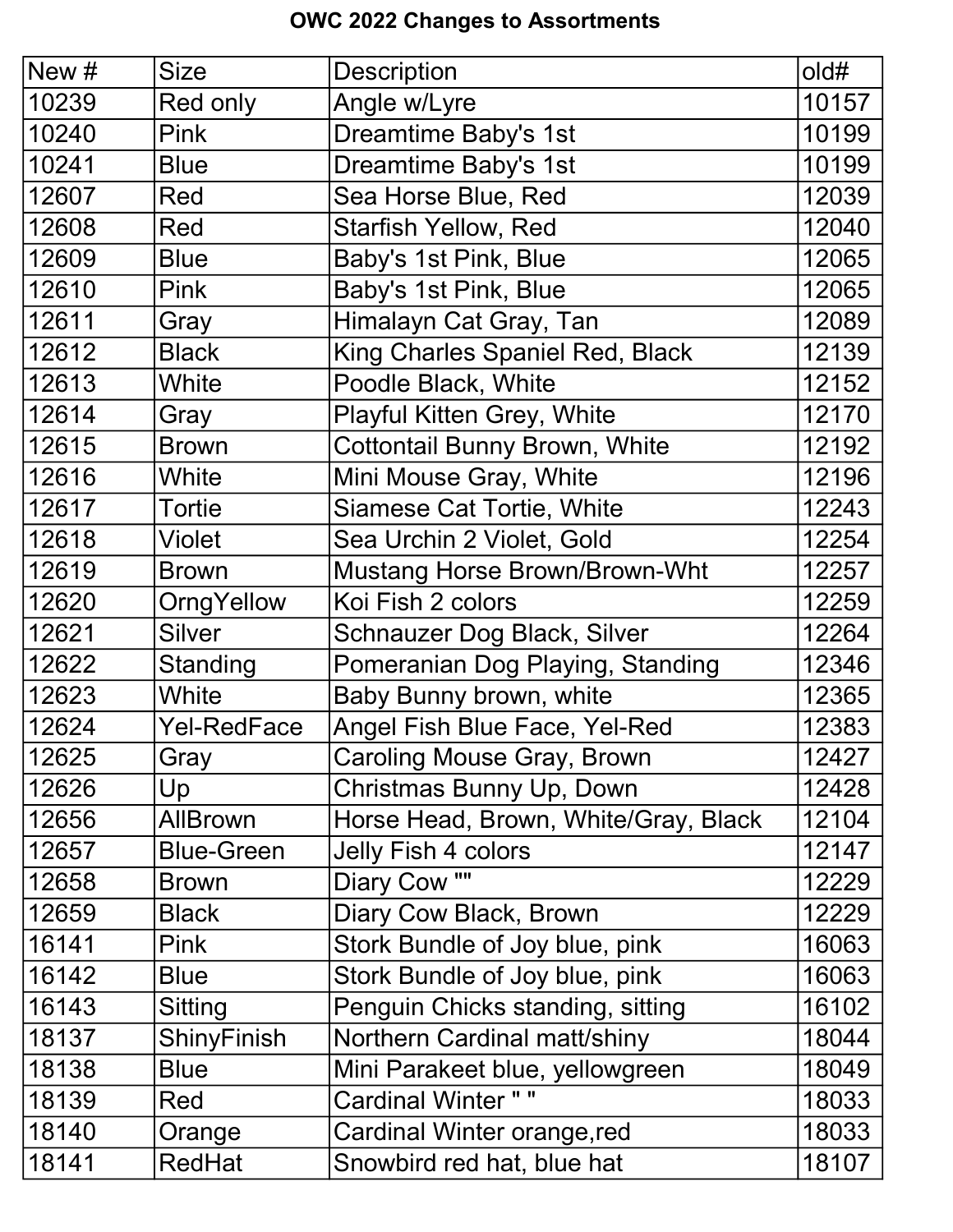## OWC 2022 Changes to Assortments

| 24211 | <b>RedScarf</b>    | Mini Snowy Snowman green, red        | 24051 |
|-------|--------------------|--------------------------------------|-------|
| 24212 | <b>Red Scarf</b>   | Holly Hat Snowman green, red         | 24159 |
| 26091 | Green              | Evil Eye orange, purple, green       | 26037 |
| 26092 | <b>NoHat</b>       | <b>Masked Pumpkin with - without</b> | 26063 |
| 26093 | w/Hat              | <b>Masked Pumpkin ""</b>             | 26063 |
| 28046 | Oval               | Mini Pumpkin oval, round (*see note) | 28047 |
| 32490 | White              | Baby Shoe - blue, pink, white        | 32051 |
| 32491 | <b>Blue</b>        | <b>Baby Shoe ""</b>                  | 32051 |
| 32492 | <b>Pink</b>        | <b>Baby Shoe ""</b>                  | 32051 |
| 32493 | PinkFrosting       | Donuts pink, white                   | 32057 |
| 32494 | Green              | Pair Cowboy Boots brown, green       | 32072 |
| 32495 | Yellow             | Flip Flops blue, pink, yellow        | 32073 |
| 32496 | Red                | Bible black, red, white              | 32085 |
| 32497 | <b>Blue</b>        | Baby Bottle blue, pink               | 32094 |
| 32498 | <b>Pink</b>        | <b>Baby Bottle ""</b>                | 32094 |
| 32499 | <b>Blue</b>        | Pacifier ""                          | 32133 |
| 32500 | <b>Pink</b>        | Pacifier pink, blue                  | 32133 |
| 32501 | Malt               | <b>Whiskey Bottle ""</b>             | 32147 |
| 32502 | <b>Bourbon</b>     | Whiskey Bottle bourbon, malt         | 32147 |
| 32503 | WhiteFrosting      | Chocolate Cupcake white, pink        | 32195 |
| 32552 | Red                | Spool of Thread green, red           | 32104 |
| 32553 | Yellow             | Pencil red, yellow, green            | 32122 |
| 32554 | <b>ElfAle</b>      | <b>Santa Beer Bottle</b>             | 32175 |
| 32555 | Snowman            | Sugar Cookie Orn 6 asst              | 32183 |
| 32556 | <b>BlackKettle</b> | Classic Barbecue black, red          | 32189 |
| 32558 | Set of 3           | Taffy 3 assorted                     | 32464 |
| 34044 | Silver             | Sparkling Icicle silver or gold      | 34043 |
| 36305 | Yellow             | Jeweled Cross bronze, yellow         | 36068 |
| 36317 | <b>StyleC</b>      | <b>Ribbon Candy 6 assorted</b>       | 36055 |
| 36318 | Green              | Fleur-De-Lis green, purple, red      | 36097 |
| 36319 | Green              | Paint Brush red, blue,, green        | 36179 |
| 38057 | Red                | Electric Guitar blakc, red, blue     | 38024 |
| 38059 | Gold               | Piano, Upright black, gold           | 38017 |
| 38060 | <b>Silver</b>      | Jingle Bell silver, red, gold        | 38022 |
| 38061 | Green              | Music Note w/Bow gold, green         | 38037 |
| 40326 | Yellow             | Fireman Santa black, yellow          | 40109 |